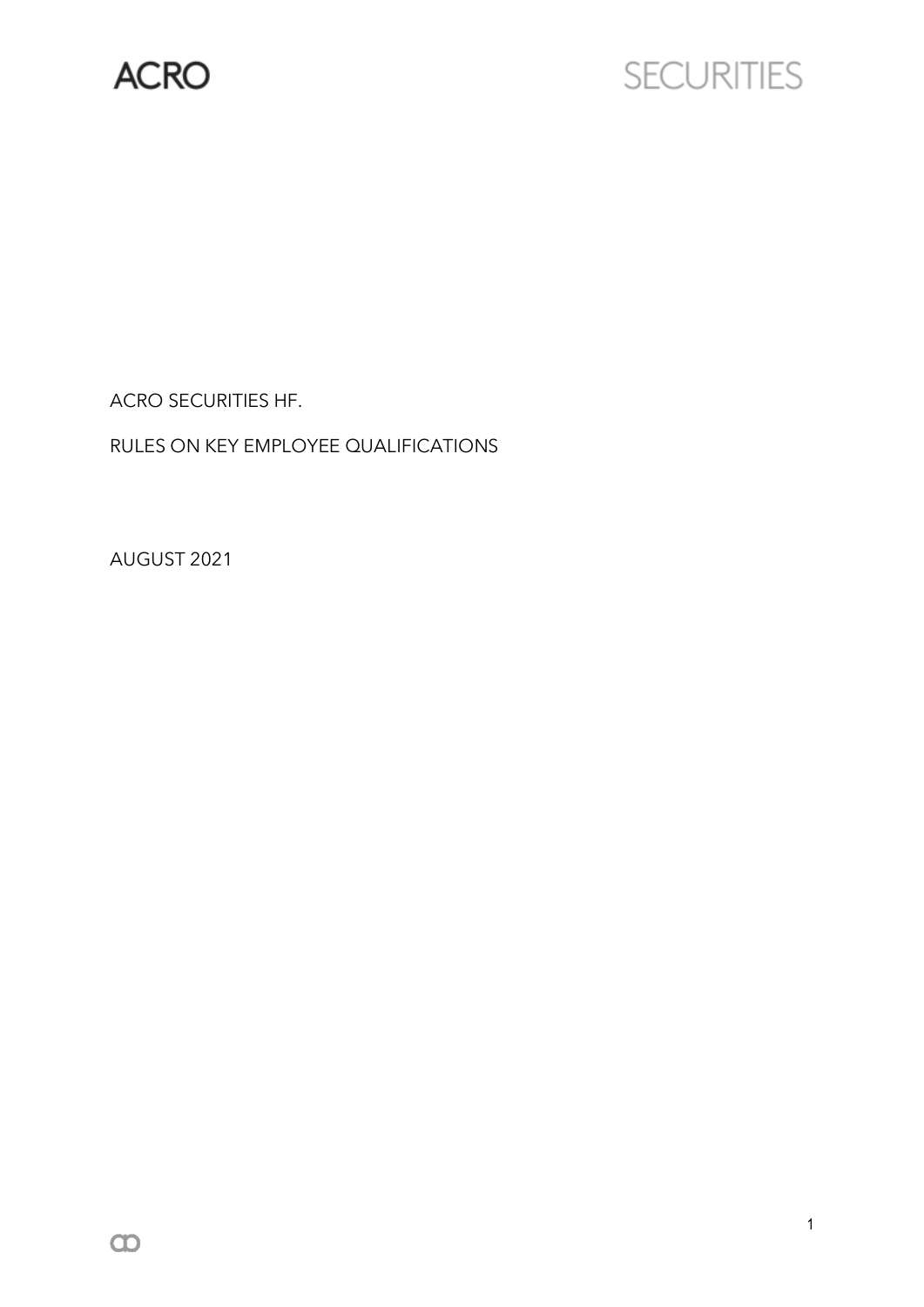#### **RULES ON KEY EMPLOYEE'S QUALIFICATIONS**

AUGUST 2021

# **1. Goals and purpose**

- 1.1. These rules are set in accordance with Guidelines from the Financial Supervisory Authority, Iceland. no. 3/2010, on key employees' qualifications, as amended, cf. Act no. 161/2002 on Financial Undertakings, and regard the qualifications of key employees of ACRO Securities hf. (hereinafter "*the company*").
- 1.2. The company emphasises that the company's employees have thorough knowledge and possess satisfactory skills and expertise to carry out their duties and see to the company's customers.
- 1.3. The goals of these rules are to strengthen the company's trust and credibility, maintain customers' trust and limit risks to the company's operations and reputation.

# **2. Key employees**

- 2.1. A *key employee* means a natural person in a management position, other than the managing director, who is empowered to make decisions affecting the company's future development and performance, cf. par. 1 (7) of Act no. 161/2002 on financial undertakings.
- 2.2. The company's Board of Directors evaluates which individuals are deemed to be the company's key employees.
- 2.3. The company's managing director shall maintain a list of those deemed to be the company's key employees, the position they hold, and why they are deemed to be key employees.

#### **3. Qualification conditions**

- 3.1. A key employee of the company shall fulfil the following qualification conditions:
	- 3.1.1. Be of legal age, have an unblemished reputation and be financially independent.
	- 3.1.2. Not declared bankrupt in the last five years.
	- 3.1.3. In the last 10 years, he may not have had any connection with business operations convicted of a punishable act under the General Penal Code or the Act on Public Limited Companies, Act on Private Limited Companies, Accounting Act, Act on Annual Accounts, Act on Bankruptcy, etc., as well as special acts applying to parties subject to official supervision of financial activities.
	- 3.1.4. Possesses sufficient knowledge, expertise and skills to acceptably serve in his position.
	- 3.1.5. Has not acted in any way raising doubts about his qualifications to represent sound and healthy operations, or that he will conceivably misuse his position or damage the company.

#### **4. Qualification assessment administration**

m

4.1. In assessing whether a person will fulfil the qualification conditions in Art. 3, the company shall administer both a subjective and objective assessment of the individual involved. The managing director is responsible for this assessment, and it shall be administered before hiring a key employee.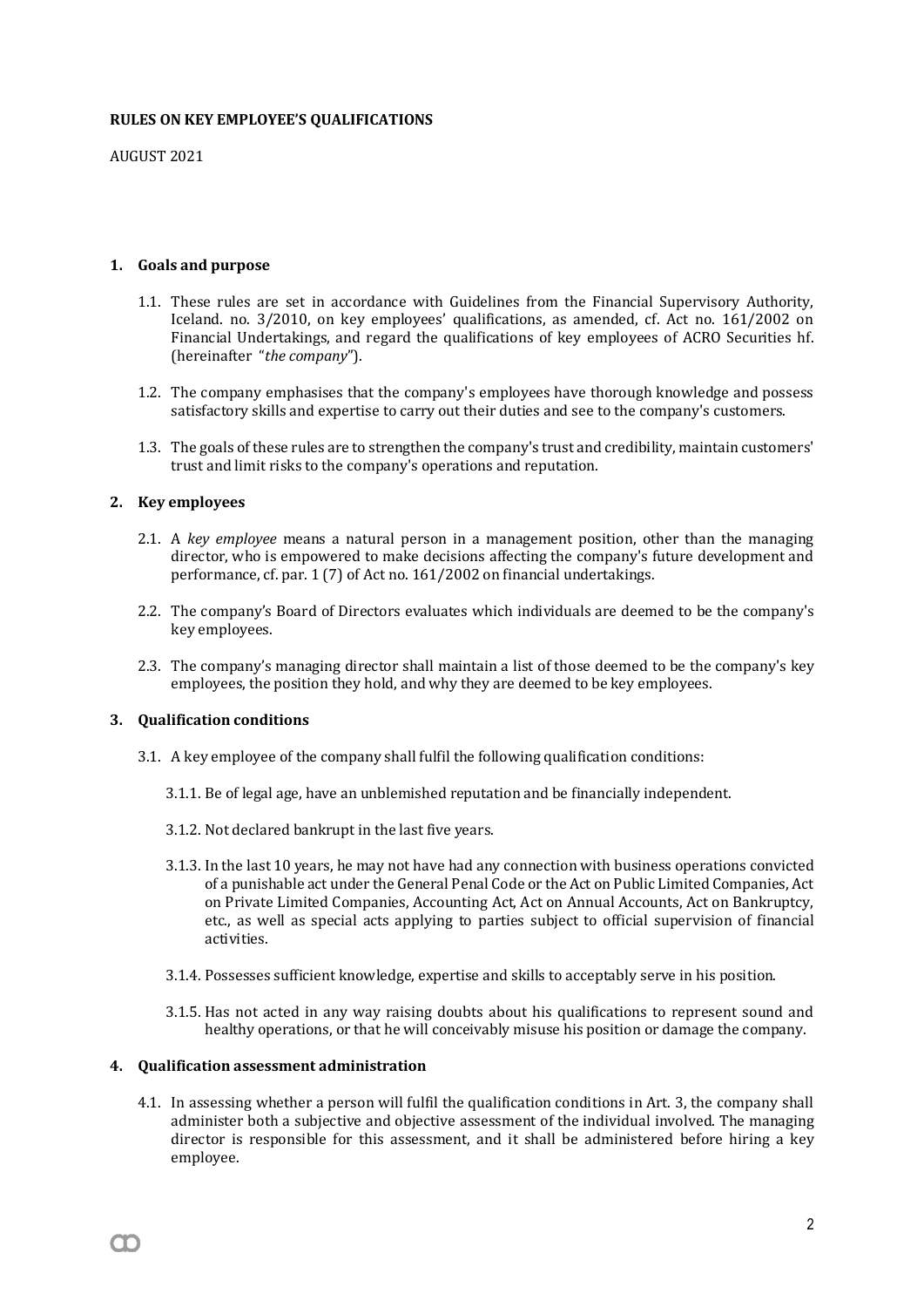- 4.2. In assessing a key employee's qualifications, the company reserves the full right to request all of the documents and information deemed necessary, such as criminal records, mortgage certificates, and copies of income tax returns.
- 4.3. In addition to this, the qualification assessment of the individual involved shall include the following:
	- 4.3.1. The person's necessary knowledge of the statutes, regulations, and rules applying to the company's operations and special acts applying to the individual's area of work.
	- 4.3.2. The person's necessary knowledge of the basic aspects of the company's operations regarding his job responsibilities.
	- 4.3.3. The individual's career, including whether governmental regulators have investigated him, whether he has been indicted or sued, whether parties have filed legitimate complaints against him regarding operations subject to mandatory monitoring, whether he has managed a company that went bankrupt, and whether he has been fired because of his actions or failure to act.
- 4.4. Assessment of a key employee's qualificationswhen these rules enter into force shall occur as soon as possible although not later than within three months from the entry into force of the rules. If an employee is transferred to another job, and the new job is also for a key employee, a new qualification assessment shall be administered within three months from taking over the job.
- 4.5. Someone deemed not to fulfil the conditions for necessary knowledge in a qualification assessment shall get an opportunity to prove increased and satisfactory knowledge within two weeks of the conclusion of his qualification assessment.
- 4.6. If there is doubt whether someone ought to serve in a key position, the Board of Directors of the company, after obtaining the managing director's opinion, shall evaluate whether the individual involved ought to serve in a key position on behalf of the company.
- 4.7. If someone fails a qualification assessment, or the Board of Directors considers other events, cf. Art. 4.6, the individual involved shall not serve as a key employee of the company.

# **5. Obligation to inform and mandatory notification**

5.1. An employee must always give correct information on points that may require a qualification assessment. A key employee shall immediately inform the managing director of any changes occurring in his personal circumstances that may result in reconsideration of his qualification assessment.

# **6. Participation in business operations and board membership**

6.1. Board membership or participation in business operations requires evaluation of whether they are compatible with the work of a key employee of the company. In this context, consideration shall be given to the key employee's position in the company, and whether such participation in the job market jeopardises his integrity and work contribution. Key employees may not sit on Boards of Directors and participate in business operations if doing so could risk conflicts of interest or set back the company's reputation. In other respects, the Board of Directors' Work Procedures and Rules on Investment Protection and Business Practices govern key employees' board membership and participation in business operations.

# **7. Incompetence to deal with individual matters**

m